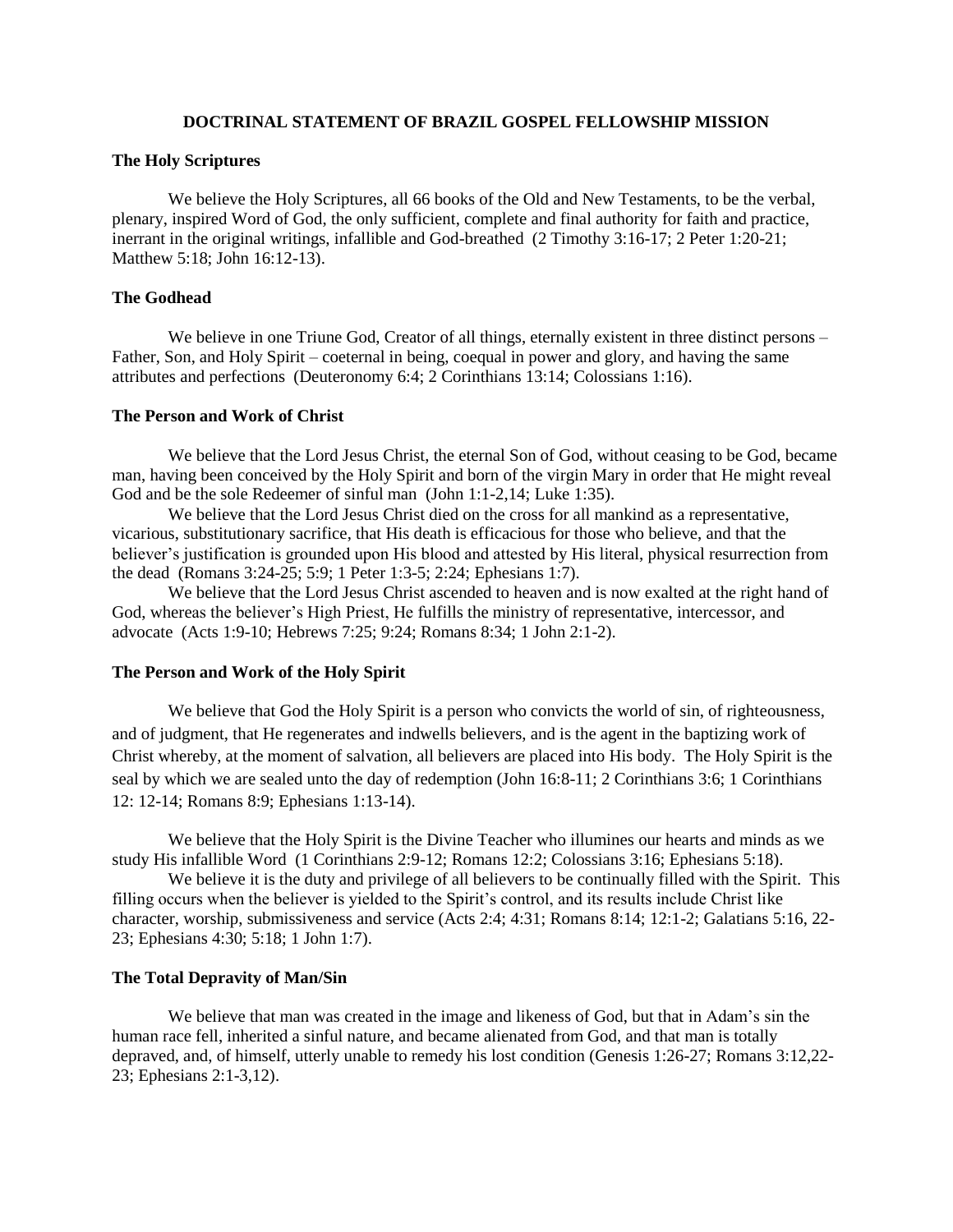## **Salvation**

We believe that salvation is the gift of God brought to man by grace alone, and received by personal faith alone, in the Lord Jesus Christ alone, whose precious blood was shed on Calvary for the forgiveness of our sins (Ephesians 2:8-10; John 1:12; Ephesians 1:7; 1 Peter 1:18-19).

We believe that salvation includes repentance, which is a gift from God. Repentance is a change of mind and heart concerning God, Christ and sin, resulting in a change of lifestyle (Acts 11:18; 2 Timothy 2:25; 1 John 3:6).

## **The Eternal Security and Assurance of Believers**

We believe that all the redeemed, once saved, are kept by God's power and are thus secure in Christ forever (John 6:37-40; 10:27-30; Romans 8:1,38-39; 1 Corinthians 1:4-8; 1 Peter 1:5).

We believe that it is the privilege of believers to rejoice in the assurance of their salvation through the testimony of God's Word, which, however, clearly forbids the use of Christian liberty as an occasion to the flesh (Romans 13:13-14; Galatians 5:13; Titus 2:11-15).

# **The Sanctification of the Believer**

We believe that sanctification is a setting apart from sin unto God. This setting apart is threefold: (1) positional sanctification refers to the completeness of the believer's setting apart through the death of Christ; (2) progressive or experiential sanctification deals with the victory of the believer's new nature over the old nature as he obediently responds to the enabling of the Holy Spirit; (3) perfect or ultimate sanctification will occur in the presence of Christ, when our position and practice are brought into complete accord (John 17:17; Romans 6:13; 8:12-13; 1 Corinthians 6:11; 2 Corinthians 3:18; 7:1; Galatians 5:16-23; Ephesians 4:22-29; 5:25-27; Colossians 3:10;1 Thessalonians 5:23; Hebrews 10:10,14; 12:10; 1 Peter 1:16; 1 John 3:13; Jude 24-25).

## **Separation**

We believe that believers should live in such a manner as to not bring reproach upon their Savior and Lord, and be separated from sinful pleasures, practices, associations and religious apostasy as commanded of God (2 Timothy 3:1-5; Romans 12:1-2; 1 John 2:15-17; 2 John 9-11; 2 Corinthians 6:14- 7:1; 2 Thessalonians 3:6-7).

We believe that modern movements from which we should separate include ecumenical and charismatic movements in all their forms (2 Timothy 3:1-5; Romans 16:17; 2 John 9-11; Titus 1:9).

#### **Creation**

We believe the triune God, by a free act and for His own glory, without the use of existing materials or secondary causes, brought into being; immediately and instantaneously in six literal days by the word of His mouth, the whole visible universe. ( Genesis 1:1-31; Exodus 20:8-11; Nehemiah 9:6; Psalms 104: 24-26; Isaiah 40:21-31; John 1:1-5; Colossians 1:16-17).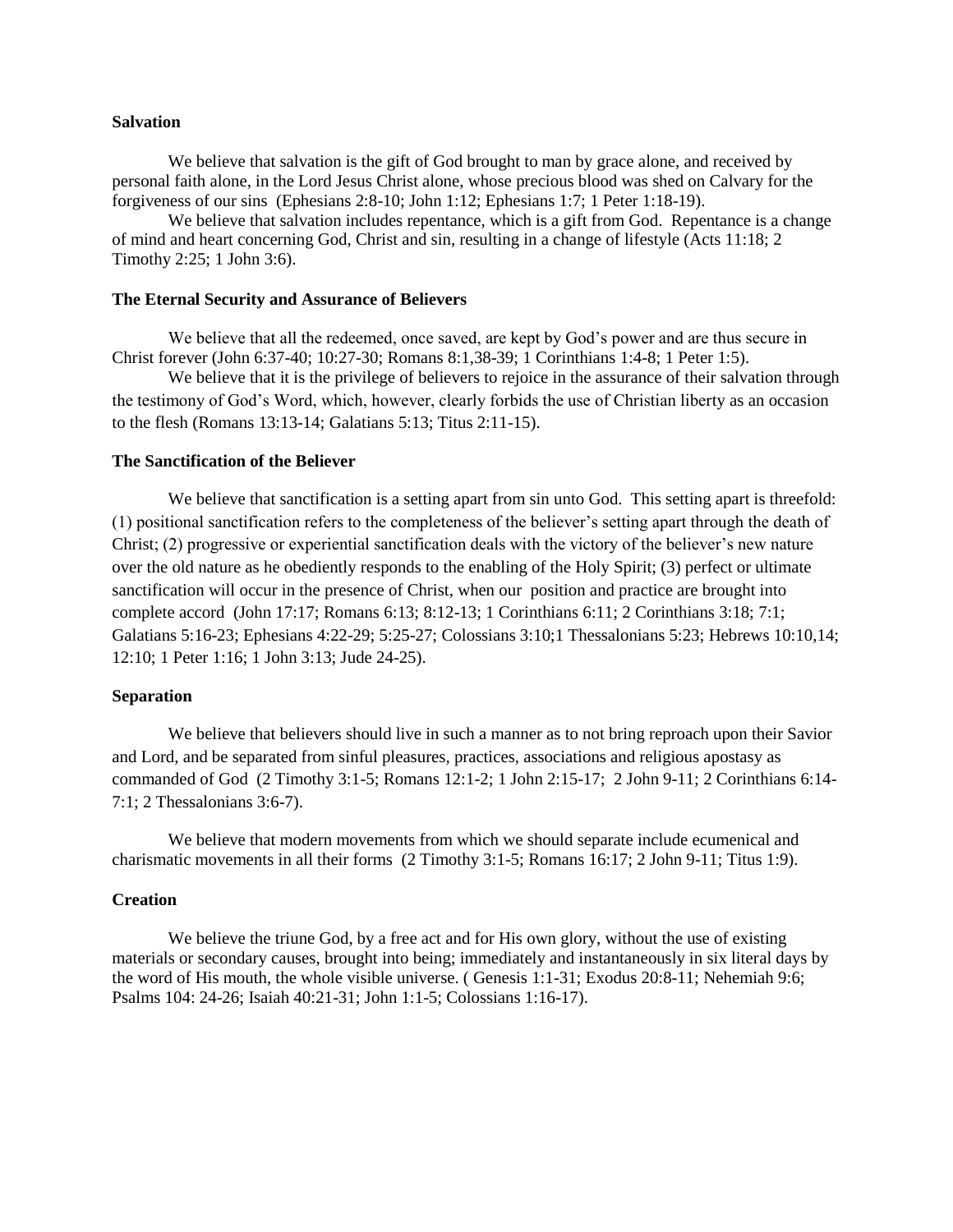#### **Missions**

We believe that it is the obligation of the saved to witness by word and by life to the truths of the Holy Scripture and to go into all the world and make disciples of all nations (Matthew 28:18-20; Acts 1:8; 2 Corinthians 5:19-20).

# **The Ministry and Spiritual Gifts**

We believe that God is sovereign in the bestowment of all His gifts, that the gifts of evangelist, pastor and teacher are given for the perfecting of the saints today, and that sign gifts, including healing, revelation, tongues and interpretation of tongues, gradually ceased as the New Testament Scriptures were completed and their authority became established (1 Corinthians 12:4-11; 2 Corinthians 12:12; Ephesians 4:7-12; Hebrews 2:3-4; 1 Corinthians 13:8-13; Romans 12:6-8).

We believe that God does hear and answer the prayer of faith, in accord with His own will, for the sick and afflicted (John 15:7; 1 John 5:14-15).

## **The Church**

We believe that the Church, which is the body and the espoused bride of Christ, is a spiritual organism made up of all born-again persons of the present Church age, which began on the day of Pentecost, and continues until the Rapture with Christ as its Head (Acts 2:1-4; I Thessalonians 4:13-18; Ephesians 1:22-23; 1 Corinthians 12:12-14; 2 Corinthians 11:2; Ephesians 5:23).

We believe that the establishment and continuance of local churches is clearly taught and defined in the New Testament Scriptures (Acts 14:27; 20:17,28-32; 1 Timothy 3:1-13; Titus 1:5-11).

We believe in the autonomy of the local church, free of any external authority or control (Acts 13:1-4; 15:19-31; 28:28; Romans 16:1,4; 1 Corinthians 3:9,16; 5:4-7,13; 1 Peter 5:1-4).

We believe in only the following ordinances for the Church in this age: believers' water baptism by immersion as a testimony of one's faith and the Lord's Supper as a remembrance of His death (Matthew 28:19-20; Acts 2:41,42; 18:8; 1 Corinthians 11:23-26).

## **Dispensationalism**

We believe that the Scriptures, interpreted in their normal, literal sense, reveal distinguishable economies in the outworking of God's purpose. These dispensations are not ways of salvation, but rather divinely ordered stewardships by which God directs man according to His purpose. Three of these – the age of Law, the age of the Church and the age of the Millennial Kingdom – are the subjects of detailed revelation in Scripture (Genesis 12:1-3; John 1:17; 2 Corinthians 3:9-18; Galatians 3:13-25; Ephesians 1:10; Colossians 1:24-25; Hebrews 7:19; Revelations 20:2-6).

## **The Personality of Angels/Satan**

We believe that God created an innumerable host of sinless, spiritual beings known as angels, who are messengers of God. A great host of the angels fell through following Satan and are his agents in the carrying out of his unholy purposes. Satan is a person, the author of sin, the open and declared enemy of God and man; and he shall be eternally punished in the Lake of Fire (Job 1:6-7; Isaiah 14:12-17; Matthew 4:2-11; 25:41; Revelations 20:10).